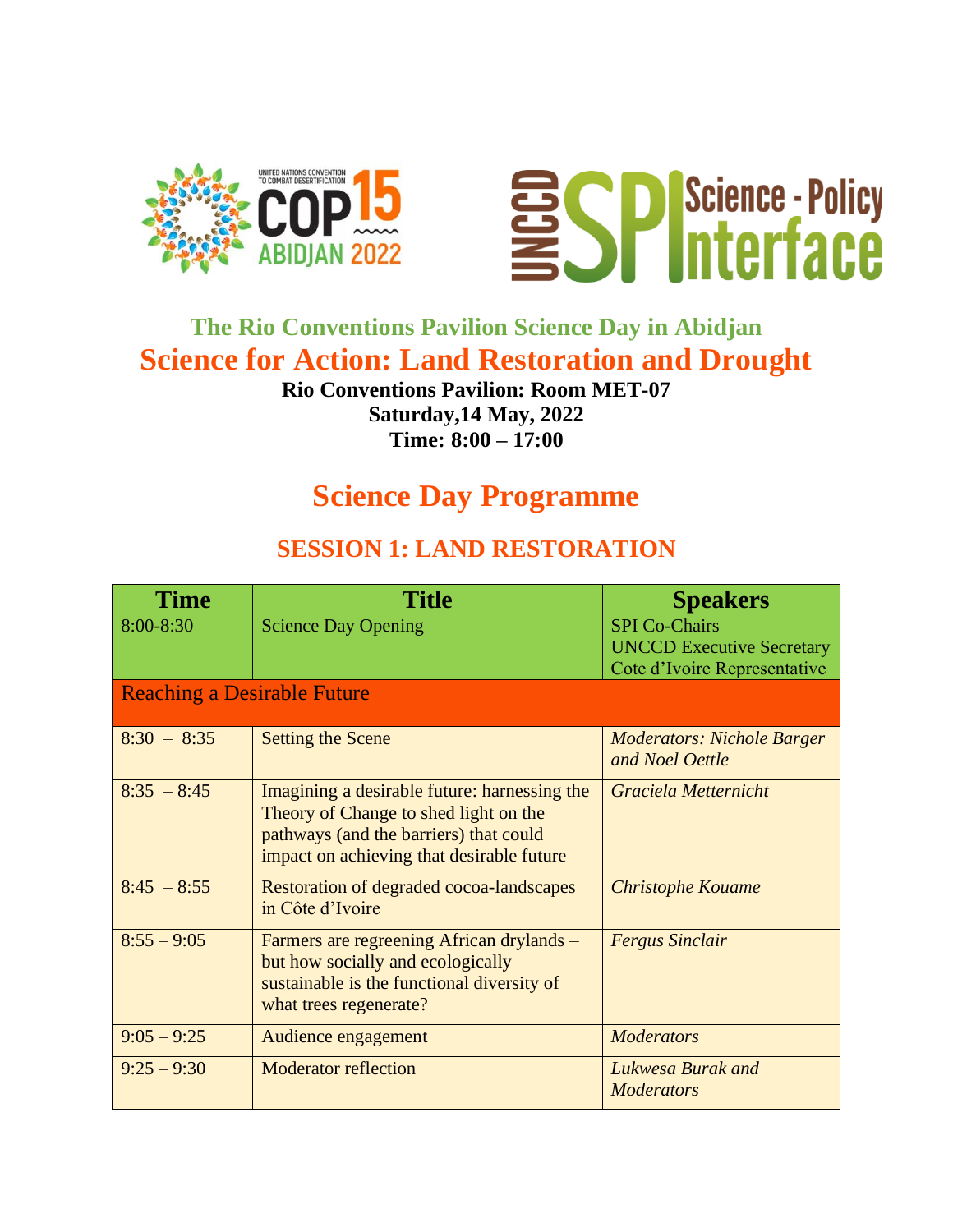| <b>What We Measure We Can Manage Better</b> |                                                                                                                                                                        |                                                       |  |
|---------------------------------------------|------------------------------------------------------------------------------------------------------------------------------------------------------------------------|-------------------------------------------------------|--|
| $9:30 - 9:35$                               | <b>Introduction to the Session</b>                                                                                                                                     | <b>Moderators: Cheikh Mbow</b><br>and Jean-Luc Chotte |  |
| $9:35 - 9:45$                               | <b>GEO-LDN: Supporting countries in</b><br>monitoring land for planning and<br>implementing LDN                                                                        | Antje Hecheltjen                                      |  |
| $9:45 - 9:55$                               | Monitoring Tree Cover Across Africa's<br><b>Great Green Wall: Challenges and</b><br><b>Opportunities</b>                                                               | Salima Mahamoudou                                     |  |
| $9:55 - 10:05$                              | Innovative multidimensional and multiscale<br>assessment method to foster agroecological<br>transition to restore the multifunctionality of<br>land                    | <b>Eric Scopel</b>                                    |  |
| $10:05 - 10:30$                             | Audience engagement                                                                                                                                                    | Lukwesa Burak and<br><b>Moderators</b>                |  |
| 10:30-11:00                                 | <b>Coffee Break</b>                                                                                                                                                    |                                                       |  |
|                                             | The Next Generation of Key Actors                                                                                                                                      |                                                       |  |
| $11:00 - 11:05$                             | <b>Setting the Scene</b>                                                                                                                                               | <b>Moderator Ermias</b><br><b>Betemariam</b>          |  |
| $11:05 - 11:15$                             | <b>Capacity Development and Stakeholder</b><br><b>Engagement on Biodiversity and Land at</b><br>the Science-Policy-Practice Interface in the<br><b>African Context</b> | Sara Velander                                         |  |
| $11:15 - 11:25$                             | <b>Global Landscapes Forum Restoration</b><br><b>Stewards</b>                                                                                                          | <b>Adrian Leitoro</b>                                 |  |
| $11:25 - 11:35$                             | PhD programme aimed at strengthening<br>national scientific capacities in developing<br>countries to combat desertification and<br>drought                             | <b>Meron Lakew Tefera</b><br>Chiara Ceseracciu        |  |
| $11:35 - 11:55$                             | Audience engagement                                                                                                                                                    | Lukwesa Burak and Graciela<br>Metternicht             |  |
| $12:00 - 13:00$                             | Press engagement                                                                                                                                                       | Press along with speakers<br>and moderators           |  |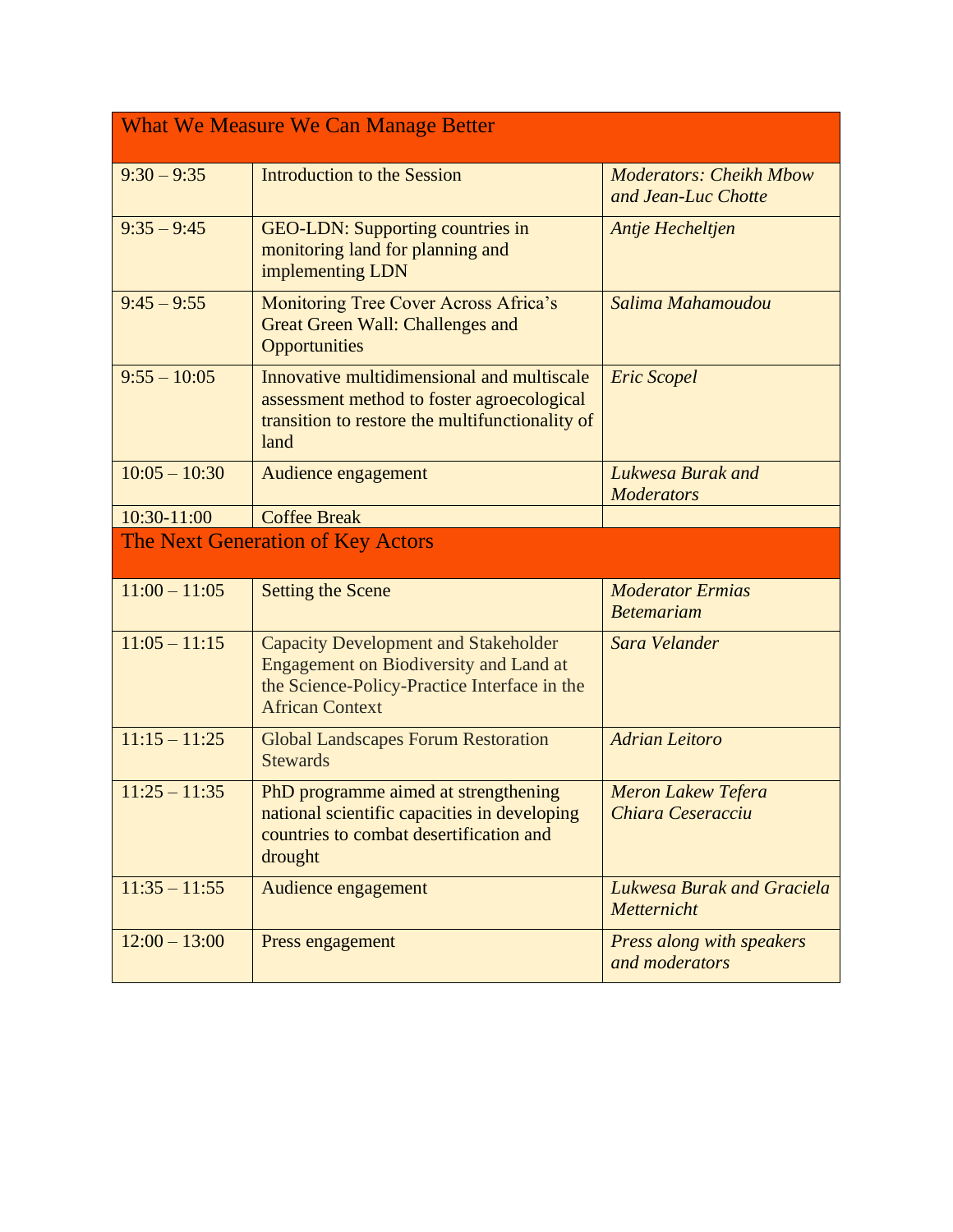### **AFTERNOON SESSION: DROUGHT**

| <b>Time</b>                                              | <b>Title</b>                                                                                                                                                            | <b>Speakers</b>                           |  |  |
|----------------------------------------------------------|-------------------------------------------------------------------------------------------------------------------------------------------------------------------------|-------------------------------------------|--|--|
| <b>Implications for Drought Risk</b>                     |                                                                                                                                                                         |                                           |  |  |
| $13:00 - 13:05$                                          | <b>Opening of session</b>                                                                                                                                               | Moderator                                 |  |  |
| $13:05 - 13:20$                                          | <b>IPCC WG1</b> – the Physical Science Basis                                                                                                                            | Sergio Vincente-Serrano                   |  |  |
| $13:20 - 13:35$                                          |                                                                                                                                                                         |                                           |  |  |
|                                                          | Governance and Drought: The Gender<br>Perspectives                                                                                                                      | Everlyne Nairesiae                        |  |  |
| $13:35 - 14:00$                                          | Q&A with panelists                                                                                                                                                      | Lukwesa Burak, moderators<br>and speakers |  |  |
|                                                          | <b>Measuring Progress Towards Drought Resilience</b>                                                                                                                    |                                           |  |  |
| 14:00-14:05                                              | Opening of the session                                                                                                                                                  | <b>Moderator</b>                          |  |  |
| $14:05 - 14:15$                                          | <b>Assessment of Resilience of Ecosystems</b><br>and Communities to Drought – SPI 2019-<br>2021 report                                                                  | <b>Mark Svoboda</b>                       |  |  |
| $14:15 - 14:25$                                          | Regional law, national implementation: the<br>case of drought monitoring and<br>management in Italy in the frame of the<br><b>European Directive on Water Resources</b> | Silvano Pecora                            |  |  |
| 14:25-14:35                                              | Drought resilience through agroecological<br>approaches: the case for better support to<br>community-based initiatives in drylands                                      | Nathalie van Haren                        |  |  |
| 14:35-14:45                                              | <b>Understanding Drought Resilience with</b><br><b>LandPKS</b>                                                                                                          | <b>Jeffrey Herrick</b>                    |  |  |
| 14:45-15:00                                              | <b>Audience Engagement</b>                                                                                                                                              | Lukwesa Burak and<br><b>Moderators</b>    |  |  |
| <b>Nature Based Solutions for Drought Risk Reduction</b> |                                                                                                                                                                         |                                           |  |  |
| 15:00-15:05                                              | Opening of the session                                                                                                                                                  | Moderator                                 |  |  |
| $15:05 - 15:10$                                          | <b>Investing in NbS for Drought</b>                                                                                                                                     | <b>Chris Magero</b>                       |  |  |
| $15:10-15:15$                                            | Drought relevant SLM practices from<br>around the globe                                                                                                                 | Tatenda Lemann<br>Nicole Harari           |  |  |